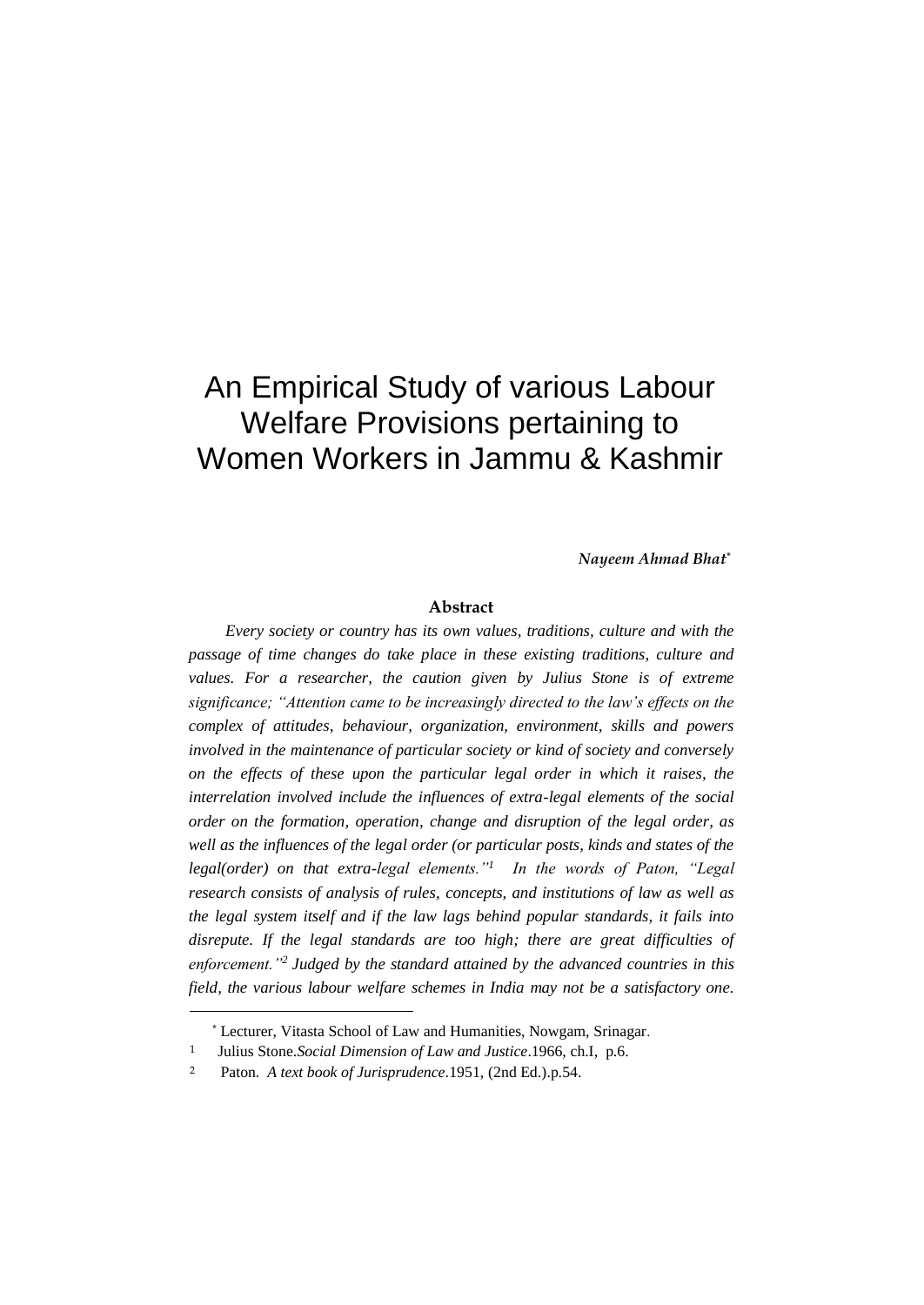*Our critical examination of various labour welfare legislations will testify that our National Government having taken a bold step immediately after independence to introduce some important social security legislations by way of Employees State Insurance Act, 1948, Factories Act, 1948, Maternity Benefit Act 1961, Equal remuneration Act, 1976, Sexual Harassment at Workplace, Act, 2013 etc. has turned its attention to a right direction. It is gratifying to note that these labour welfare laws for the industrial employees were the first of its kind in South East Asia. But even though these laws were passed long time back, the implementation of the underlying schemes more particularly for women employees was very slow at the initial stage.* 

*Keywords: Socio-Economic, Unorganised, Wages, Employment, Work Participation Rate, Labour Welfare.* 

# **I. INTRODUCTION**

In India, *Jammu and Kashmir* is least developed regions in the field of industrial development as the majority of Government factories/ establishment have become defunct due to scarcity of financial resources available to the State. But since the last decade there has been a gradual increase in the number of factories and other establishments in both the divisions of J&K. So quite apparently, there has been an increase in the number of working population along the length and breadth of J&K along with a major chunk of migrant workers influx form outside the state coming to Jammu and Kashmir. Time and again, a number of labour welfare legislations have been implemented in order to provide social security to the working class in J&K, especially to the women workers both in organised and unorganised sectors of employment. However, the working of these welfare measures especially the measures relating to women workers in J&K on careful examination reveals that there are many loopholes and impediments in their proper implementation and enforcement. The empirical study on the working of these welfare schemes in J&K reveals the inadequate enforcement and implementation of the provisions of the Act.

 Keeping in view the aforesaid discussion, the empirical part of this study consists of the data collected from the women employees working in Government and Private factories/ establishments in Jammu and Kashmir. The information was collected from both organized and unorganized sectors of employment. However, due to paucity of time and lack of financial resources, district *Srinagar and Jammu* was selected as locale of the study which is representative of the whole J&K.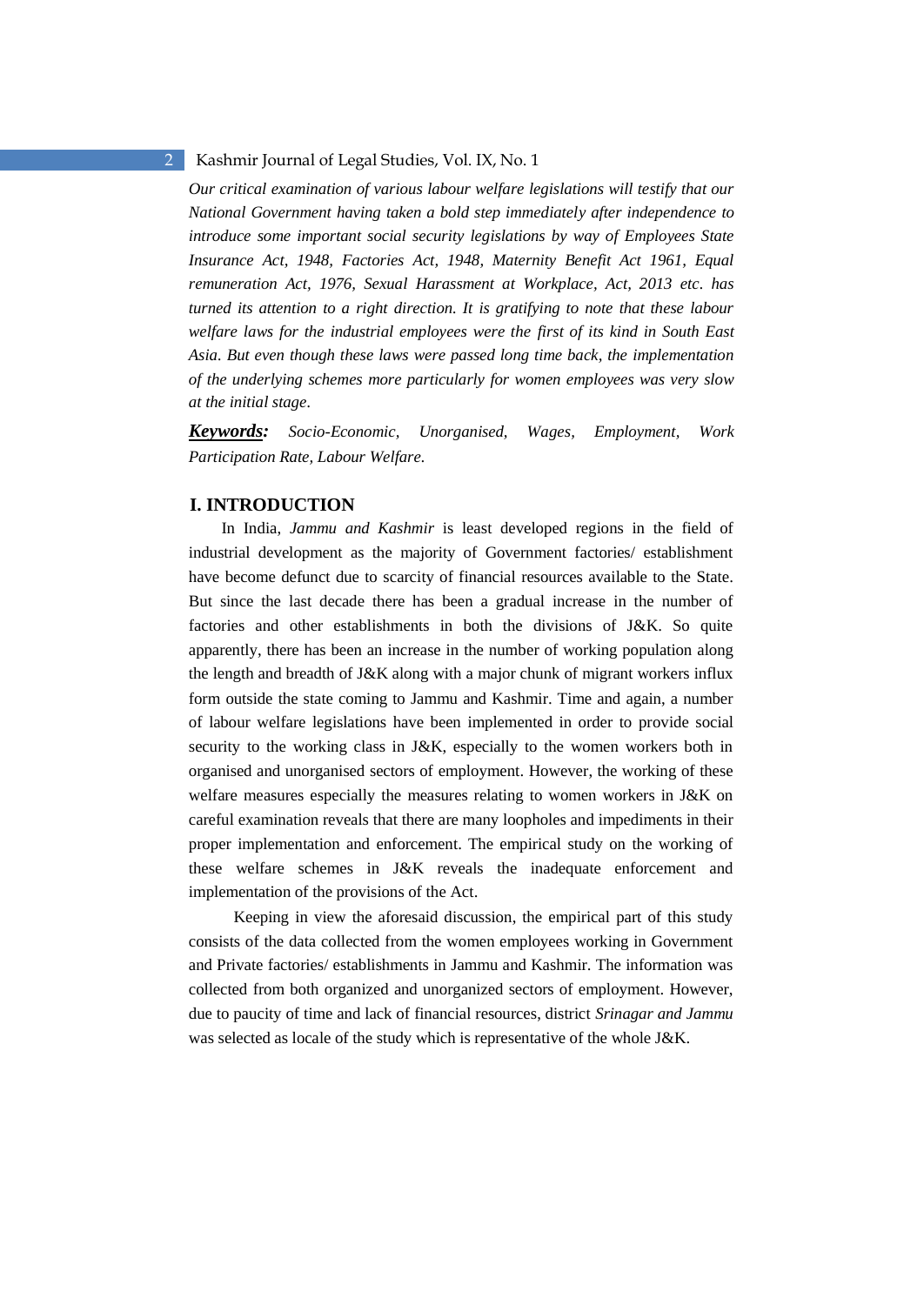An Empirical Study of various Labour Welfare Provisions pertaining to **3** Thus, the female employees working Women Workers in Jammu & Kashmitt *Srinagar and Jammu* and in the unorganised sectors of employmentwere selected for the purpose of carrying out this study. In order to make the study more useful, the female employees working in both the above mentioned districtswere selected through the random sampling method.

 In order to gather the required information and to know the actual working of various labour statutes pertaining to women, a systematic and comprehensive questionnaire cum interview schedule was framed. The questionnaire cum interview schedule consisted of 40 questions and was developed on the basis of official reports and data related to the employees in general in Jammu and Kashmir. For administering the questionnaire, the female employees working in twenty industrial units in district *Srinagar* and *Jammu* were chosen randomly. The industrial units selected from the district Srinagar and Jammu are outlined in the following table:

| Srinagar                            | Jammu                               |
|-------------------------------------|-------------------------------------|
| JamkashVehicleades Pvt. Ltd.        | FIL Industries Pyt. Ltd.            |
| K.C Hyundai Pvt. Ltd                | White House Industries Pvt. Ltd     |
| <i>I.A Enterprises Pvt. Ltd</i>     | K.C. Industries Pyt. Ltd.           |
| Auto Wings Ford Pvt. Ltd            | S.K Enterprises Pvt. Ltd            |
| Peaks Auto Pyt. Ltd.                | U. Flex Pyt. Ltd.                   |
| Khyber Agro Industries Pvt. Ltd     | Raven Bhel Healthcare Pyt. Ltd.     |
| Saifco Cements Pvt. Ltd             | Lakshmi Engineering Works Pvt. Ltd  |
| JK Cements Ltd                      | Arotek Industries Pyt. Ltd.         |
| Handloom Development<br>Corporation | SaraswatiPlasto-tech India Pyt. Ltd |
| Silk Factory, Rajbagh               | Bari-Brahmana Silk Factory          |

**Table 1.0 : Industrial Units Selected for the Study** 

Thus 250 sample respondents were chosen randomly from these units. To give weightage to the unorganised sectors of employment 250 female respondents were administered questionnaire which were mainly associated with construction works (particularly in *brick kilns), street vendors, domestic help, agricultural jobs*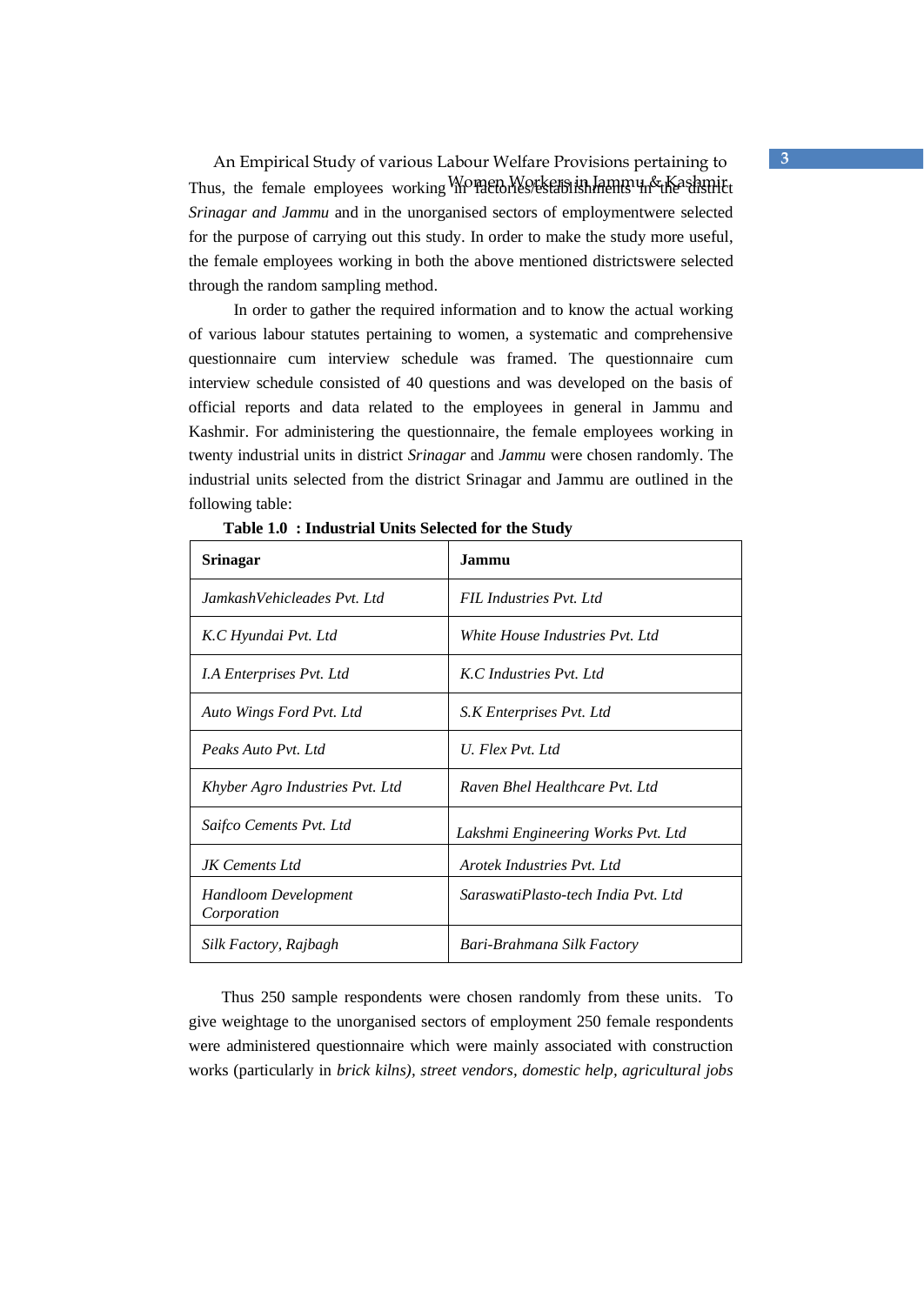*(especially for harvesting) and fruit packaging* in the districts of Srinagar and Jammu respectively. Most of the women workers employed were in the age group of 20 to 40 years. The other variables of the respondents were chosen on the basis of educational qualification, monthly salary and designation and type of employment. Further, as far as practicable equal representation was given to all the segments of employees working in factories and establishments of the study area. In order to find out the applicability of the questionnaire for the purpose it was designed, the questionnaire was pre-tested and was suitably rephrased to elicit responses from respondents.

 Apart from the above method, data and information were also collected by way of the detailed discussion with the officials concerned with the implementation labour welfare schemes for women. A detailed informal interaction with the field level respondents also formed part of the methodology. This method proved highly useful in the sense that some important information which did not come through the formal questionnaire came out during the course of informal discussion as the respondents were not supposed to respond to our pointed queries. They simply represented their overall impression in regard to the functioning of labour welfare scheme for female workers and the relevant points were noted down by the researcher.

 **Analysis:** In this study, 500 respondents in relation to the women employees working in various factories & establishments and in the unorganised sectors of employment falling within the municipal limits of district *Srinagar* and *Jammu* were put under investigation and analysis. Each question was numbered separately in the questionnaire and put under its respective heading. Simultaneously, the responses of the respondents to questions was categorized and then transferred to tabulation sheets. Statistical techniques like tables and piecharts were used for illustrating the various data collected. These statistical figures made the tabulation of data possible. A number of tables were made question wise and identical responses were counted and placed in tabular form. The similar as well as dissimilar responses for a particular question were aggregated. After tabulation and aggregation, each table was explained on the basis of the aggregate of responses provided by the respondents. A detailed analysis of the findings of each table was given. Finally, this led to the analysis, explanation and interpretation of the responses given by the sample respondents.

 **Limitations:** Srinagar and Jammu are districts, vast in area, extending to 1979 sq.kms and 167 sq.kms which compelled the researcher to use random sampling technique. Besides due to paucity of time and lack of financial resources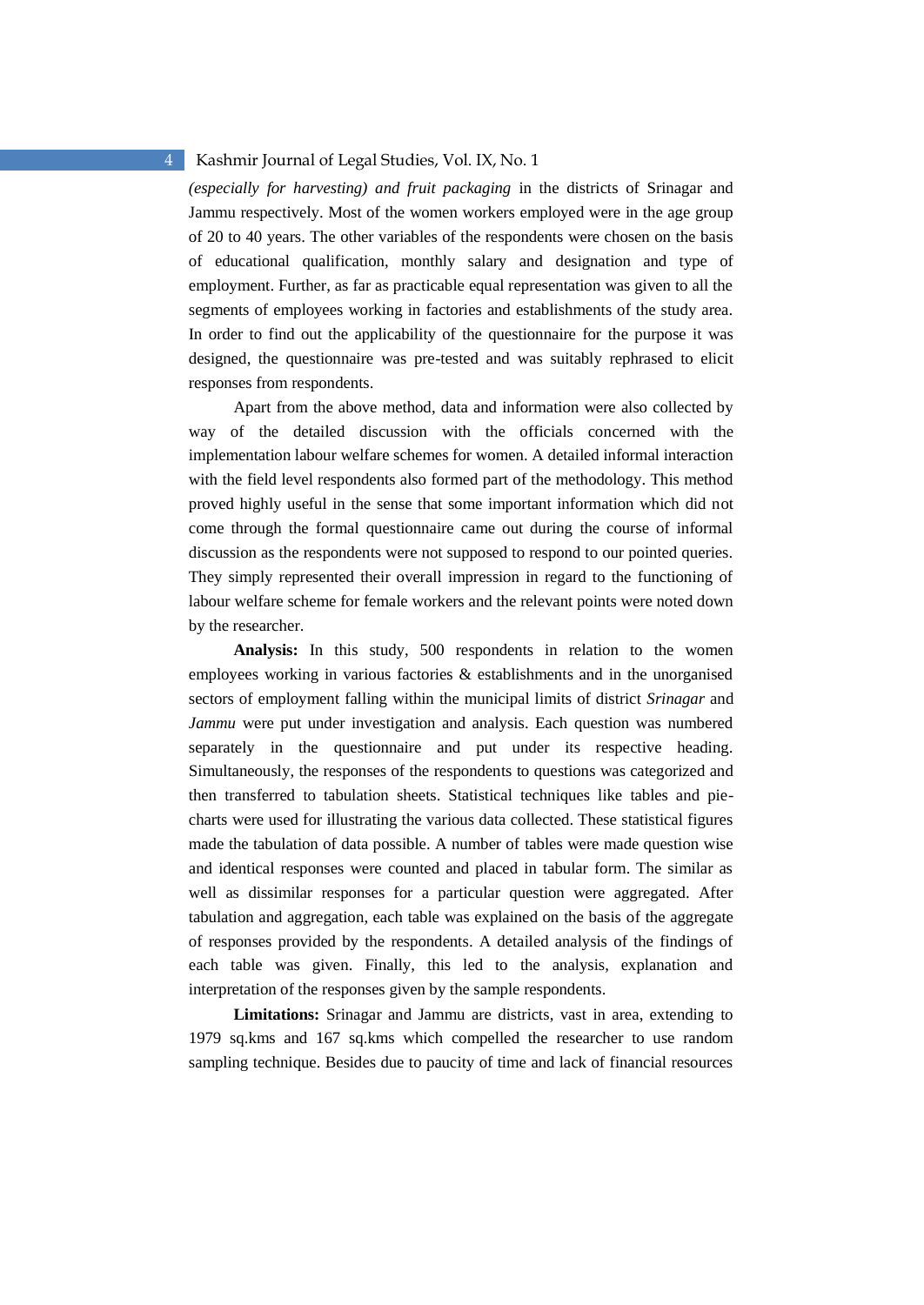An Empirical Study of various Labour Welfare Provisions pertaining to **5** also constrained the researcher to reduce the Workers in Jammu Kashmire respondents, more particularly the low salaried and less educated employees, took this exercise as altogether monotonous, meaningless and a futile one. They refused to give their responses to the questionnaire administered. Moreover, the employees had the fear of victimization at the hands of officials if they disclosed the real picture of the conferment of benefits under the various schemes. The employees became ready to answer the queries only after repeated requests and persuasions of not disclosing their identities.

 In the last resort, it is worth mentioning that this study should still be regarded as only an approximation of the reality of labour laws pertaining to women. To portray the real picture of the working of labour welfare schemes that too in Jammu and Kashmir is very difficult, but certainly it is an attempt towards the perfection.

# **II. DATA ANALYSIS AND INTERPRETATION**

 To see the actual working and analyze the proper implementation of various labour welfare provisions, the data collected has been analyzed with respect to the five indicators on the basis of empirical study. The indicators mentioned above are discussed below:

- I. Characteristics/Socio-Economic Status of Sample Respondents.
- II. Awareness level about the Women Welfare Laws.
- III. Administration and Implementation of Wages under Labour Laws.
- IV. Benefits provided by various Labour Welfare Measures.
- V. Conditions of the Employment.
- VI. Redressal Mechanism under Labour Welfare Provisions.

VII. Suggestive measures to enhance *WPR*, improve conditions of Employment and proper enforcement of Labour Welfare Laws.

 The main focus of the Study centers on one aspect- whether the principal benefits provided under the various labour welfare statutes has been fully realized by the working class in Jammu and Kashmir. This forms one of the most important aspects of the Study since it serves as a basic premise for other assumptions and assessments.

### **I-Characteristics/Socio-Economic Status of Sample Respondents**.

 The Socio-economic profile is vital to any study as it helps in building a comprehensive and complete picture of the respondents. The individual profile is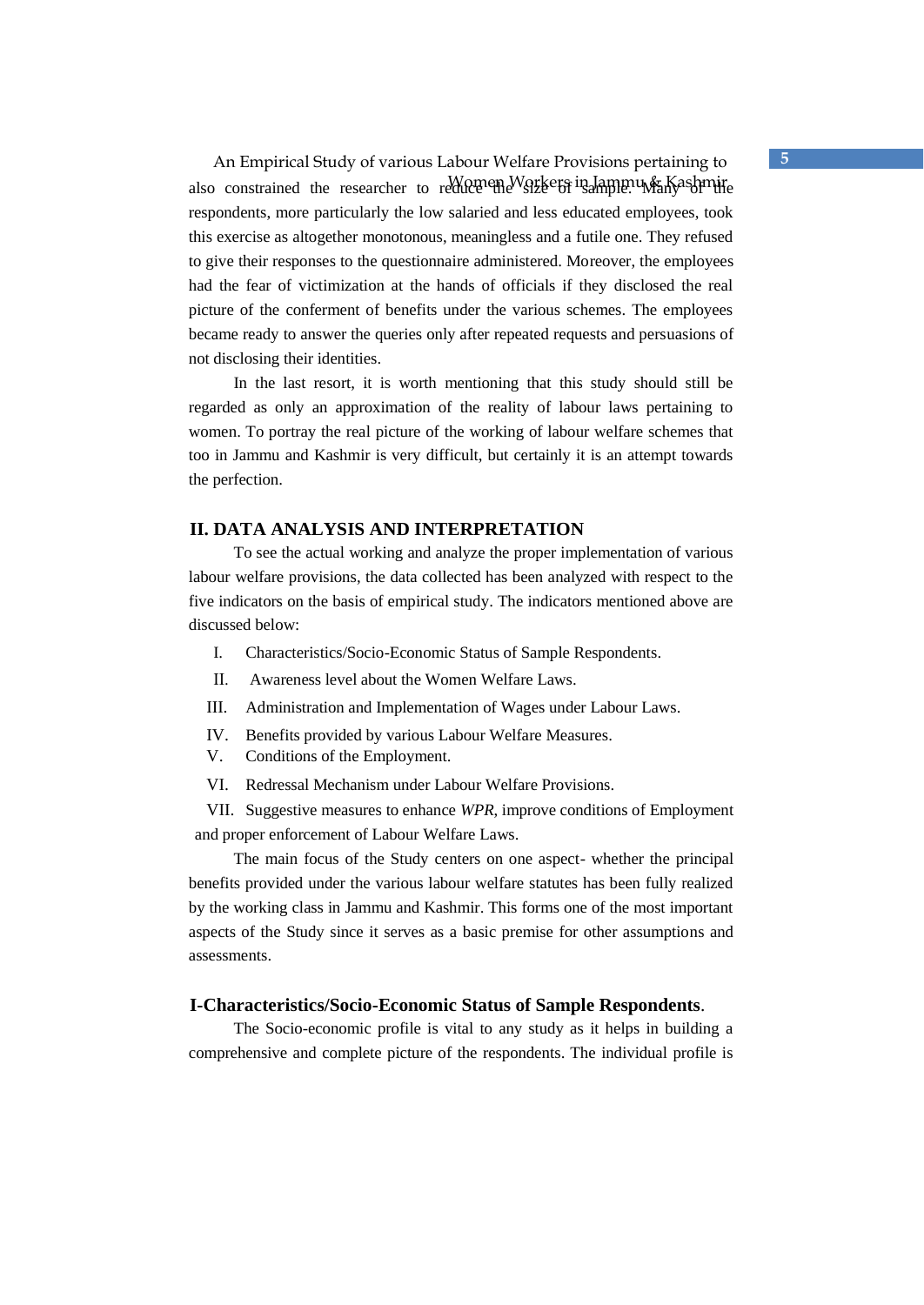derived by looking at factors such as age, caste, religion, marital status, type of the family, educational level, occupation and annual income of the respondents or their family. As shown in table 2.0, the questionnaire was administered to five hundred sample respondents out of which 50% were the women workers in unorganized sector and 50% were the female employees working in various factories/establishments located within the limits of district Srinagar. So far as the educational qualification of the employees/workers in organized sector were concerned, majority of them were graduates and under graduates. The monthly salaries of employees/workers mostly belonged to the lower income group. With regard to the designations, majority of them were technicians and helpers. Furthermore, 30% of these employees were permanent while as only 20% of those were working on casual basis, while as 40% employees/workers were serving in contractual capacity.

| <b>Gender</b>                               | Female<br>(Organized<br>Sector)                            | <b>Number</b><br>(Srinagar $\&$<br>Jammu) | <b>Gender</b>                               | Female<br>(Unorgani<br>zed<br>Sector)                                                                                          | <b>Number</b><br>(Srinagar $\&$<br>Jammu) |
|---------------------------------------------|------------------------------------------------------------|-------------------------------------------|---------------------------------------------|--------------------------------------------------------------------------------------------------------------------------------|-------------------------------------------|
| Age                                         | $18-25$ yrs<br>25-35yrs<br>35-45yrs<br>45yrs<br>&<br>above | 28<br>112<br>86<br>24                     | Age                                         | $18-25$ yrs<br>$25-35$ yrs<br>35-45yrs<br>45yrs<br>&<br>above                                                                  | 57<br>93<br>85<br>15                      |
| <b>Education</b><br>al<br>Qualificat<br>ion | Illiterate<br>Matric<br>$10+2$<br>Graduate<br>PostGraduate | 57<br>93<br>49<br>31<br>20                | <b>Education</b><br>al<br>Qualificat<br>ion | Illiterate<br>Matric<br>$10+2$<br>Graduate<br>PostGraduate                                                                     | 155<br>45<br>27<br>17<br>06               |
| <b>Monthly</b><br><b>Wages</b>              | < 10000<br>10000-<br>15000<br>1500025000                   | 57<br>148<br>45                           | <b>Monthly</b><br><b>Wages</b>              | < 10000<br>10000-<br>15000<br>15000-<br>25000                                                                                  | 172<br>66<br>12                           |
| Designati<br>on                             | Helpers<br>Technicians<br>Clerks<br>Managers               | 66<br>83<br>59<br>42                      | Designati<br>on                             | Constructi on<br>Workers<br>Brick-Kiln<br>Workers<br>Agricultur al<br>Workers<br>Domestic<br>Maids<br><b>Street</b><br>Vendors | 24<br>65<br>24<br>20<br>117               |

**Table 2.0.: Percentage distribution of respondents by characteristics**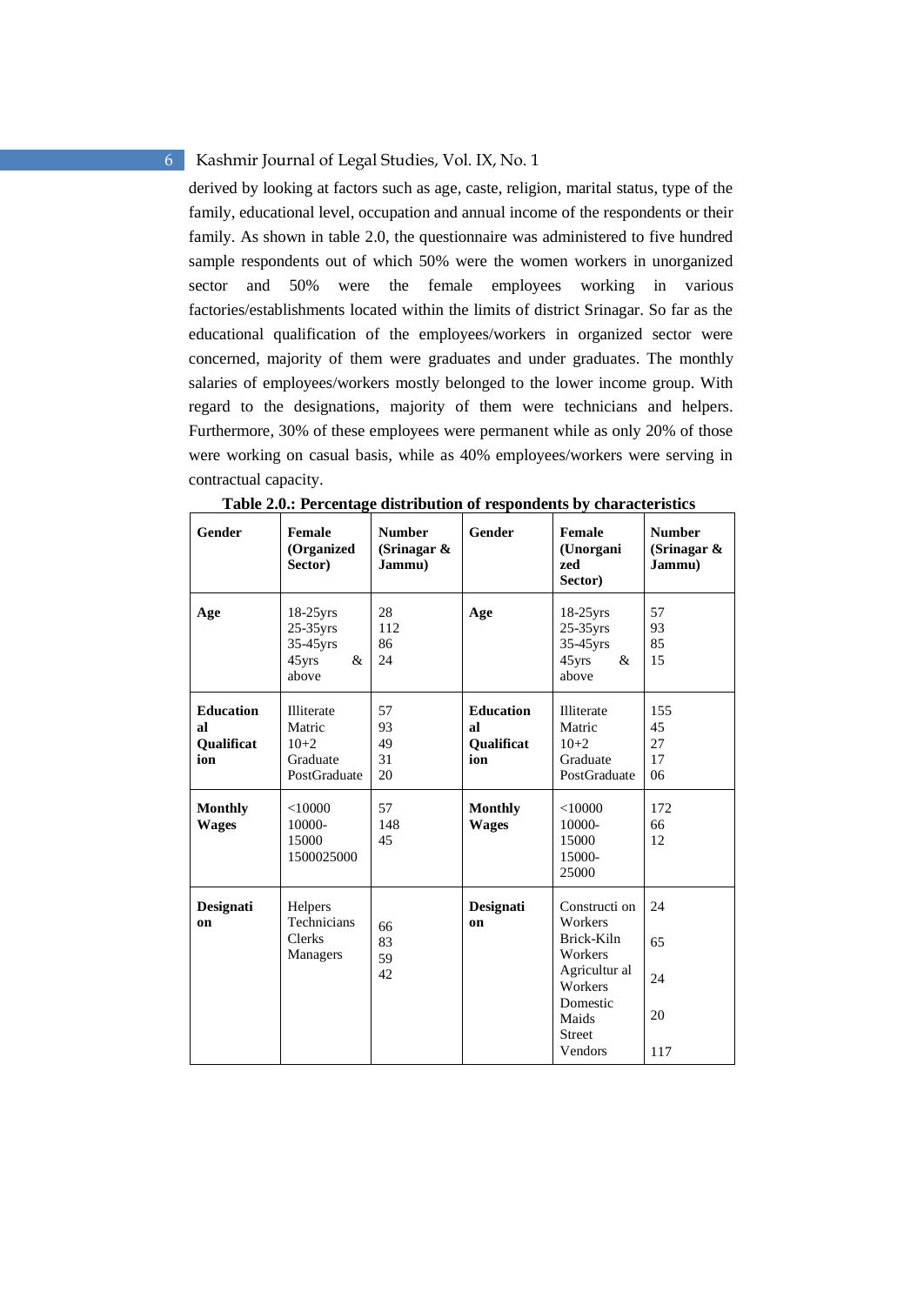|                   |             | <b>TAT</b> | Women Workers in Jammu & Kashmir |           |     |
|-------------------|-------------|------------|----------------------------------|-----------|-----|
| of<br><b>Type</b> | Casual      | 102        | of<br><b>Type</b>                | Casual    | 144 |
| Employm           | Permanent   | 40         | <b>Employm</b>                   | Permanent | 20  |
| ent               | Contractual | 108        | ent                              | Contractu | 86  |
|                   |             |            |                                  | al        |     |
| <b>Total</b>      |             | 250        | <b>Total</b>                     |           | 250 |

An Empirical Study of various Labour Welfare Provisions pertaining to **7**

# **II-Awareness Level about the Women Welfare Laws.**

 Under this sub-heading, the awareness level, knowledge of various labour welfare provisions for women workers have been examined in detail on the basis of data collected and responses furnished by the respondents.

**Table 3.0: Awareness Level of various Labour Welfare Laws** 

| Female                 | Number      | Fully<br>Aware | Not Aware  | Aware to some<br>extent | No Answer |
|------------------------|-------------|----------------|------------|-------------------------|-----------|
| Organized<br>workers   | 250(50.0)   | 52(20.8)       | 114(45.6)  | 64(25.6)                | 20(8.0)   |
| Unorganized<br>workers | 250(50.0)   | 28(11.2)       | 136 (54.4) | 37(14.8)                | 49 (19.6) |
| Total                  | 500 (100.0) | 80(16.0)       | 250(50.0)  | 101(20.2)               | 69 (13.8) |

**Source:** Field survey data.

**Note:** Numbers in brackets show the percentage.





The idea of welfare state has prompted India to provide socioeconomic protection to the working women through the passing of various labour welfare legislations such as Minimum Wages Act, 1948, Employees State Insurance Act, 1948, Factories Act, 1948, Maternity Benefit Act 1961, Equal remuneration Act, 1976, Social security for Unorganized workers Act, 2008 and Sexual Harassment at Work Place, 2013 etc. as amended from time to time. Table 3.0 shows that only 16.0% of the sample respondents are fully aware about the various labour welfare legislations in vogue in the state of J&K whereas 50.0% of the respondents are unaware of those laws. The table also shows that 20.2% of the respondents were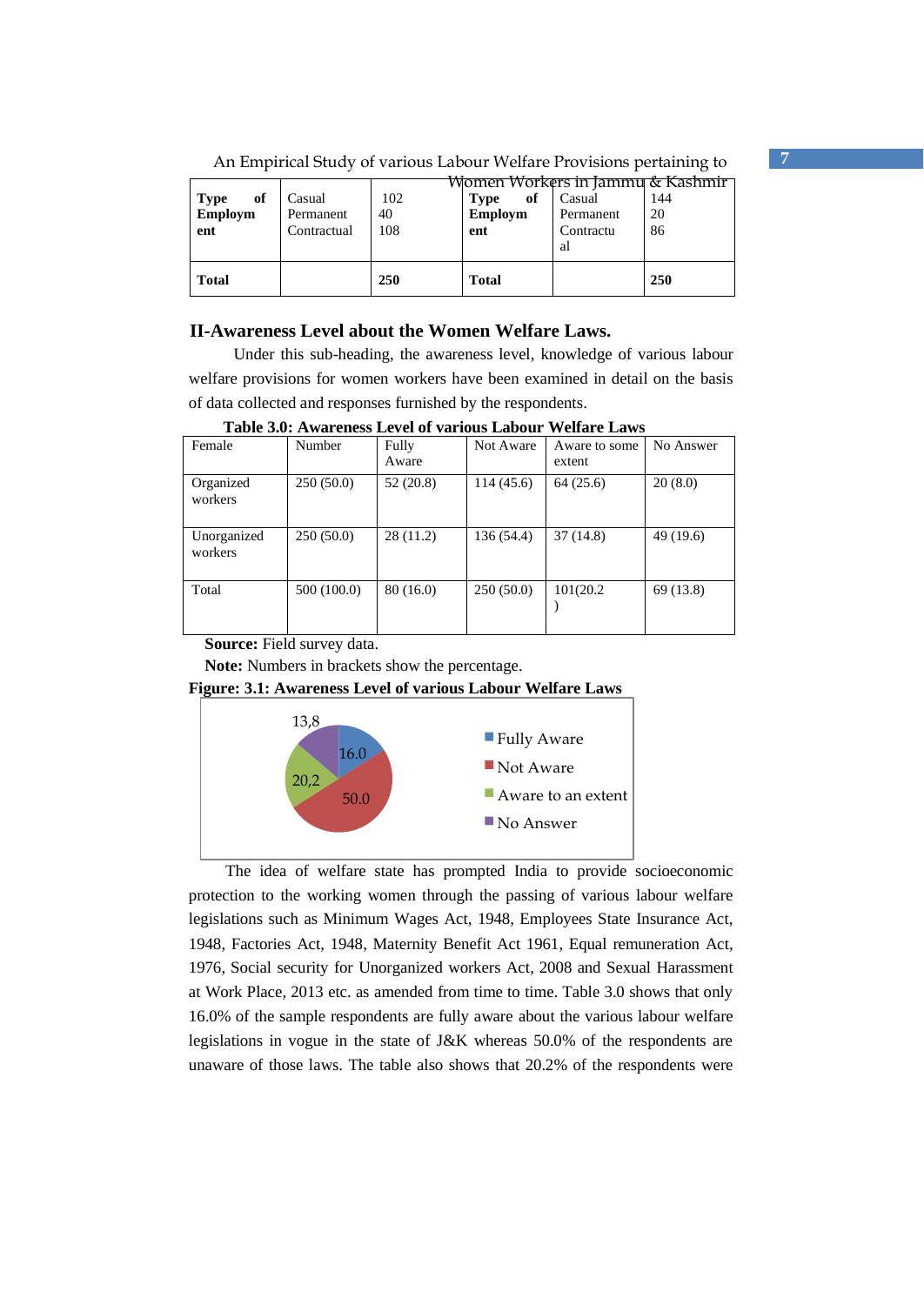aware to some extent about those labour welfare schemes applying to both organized and unorganized sectors of employment whereas 13.8% of the respondents did not give any answer to the question asked. These figures ultimately led us to a conclusion that though the majority of these legislations were passed in preconstitutional era with some exceptions on women specific areas coming into force after independence and have been in vogue for over 65 years, still there is lack of complete awareness/information among the working class about the various welfare schemes which occurs from those Acts and are the soul of these legislations.

#### **III- Administration and Implementation of Wages under Labour Laws.**

 Under this sub-heading, satisfaction level of the amount of Wages being paid by employer for women workers have been examined in detail on the basis of data collected and responses furnished by the respondents.

| Female                 | Number      | Satisfied | Not.<br>Satisfied | Satisfied<br>to an Extent | No Answer |
|------------------------|-------------|-----------|-------------------|---------------------------|-----------|
| Organized<br>workers   | 250(50.0)   | 56 (22.4) | 157(62.8)         | 23(9.2)                   | 14(5.6)   |
| Unorganized<br>workers | 250(50.0)   | 61(24.4)  | 165(66.0)         | 20(8.0)                   | 04(1.6)   |
| Total                  | 500 (100.0) | 117(23.4) | 322(64.4)         | 43 (30.4)                 | 18(3.6)   |

**Table 4.0: Satisfaction level of the amount of Wages being paid by Employer** 

**Source:** Field survey data.

**Note:** Numbers in brackets show the percentage.



 Wage Discrimination is a problem all over the world, especially in the third world countries, where the process of industrialisation is still going on. A double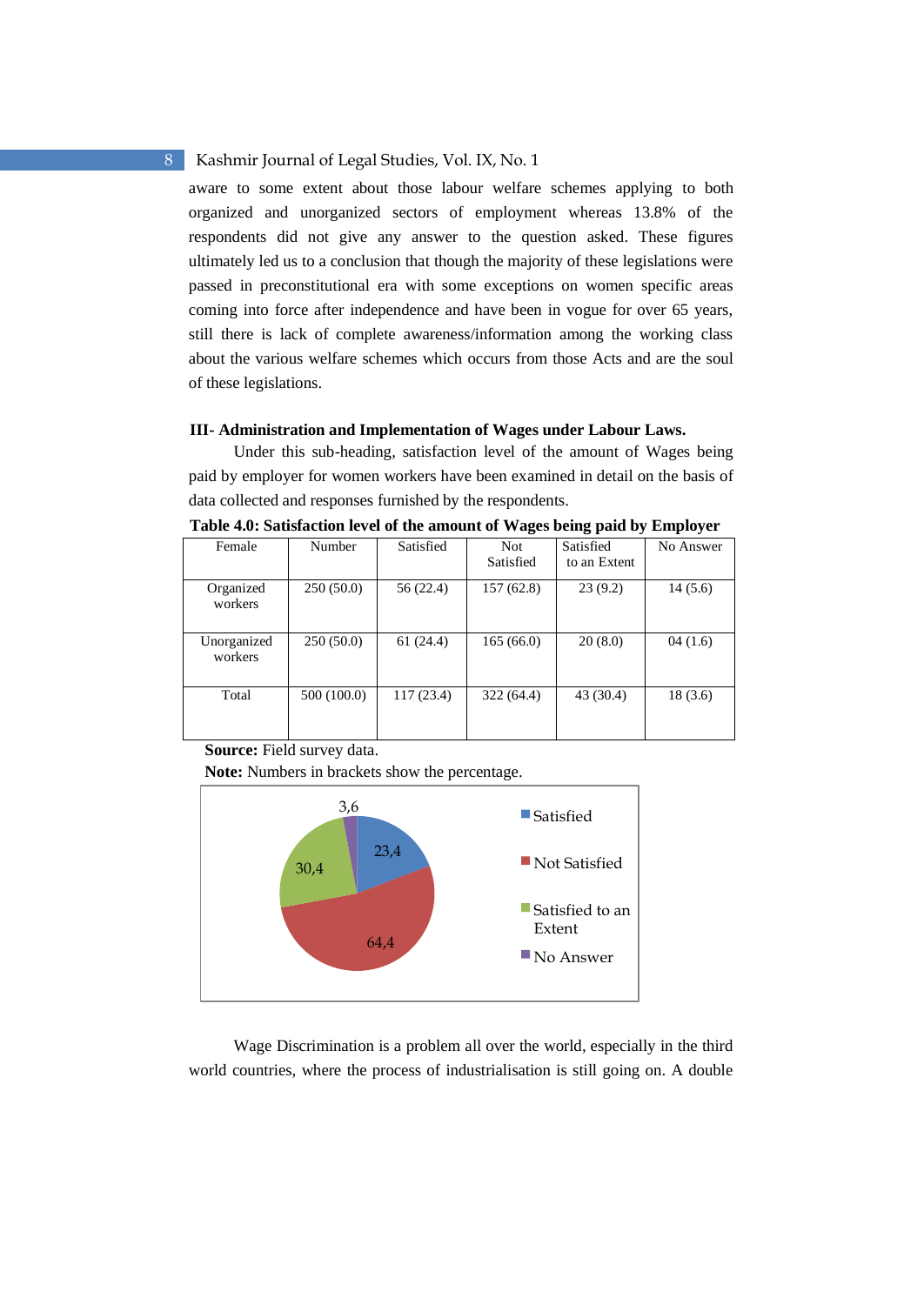An Empirical Study of various Labour Welfare Provisions pertaining to **9** standard on pay still plagues women workers everywhere according to Kashmir Also, Indian women are often deprived of promotions and growth opportunities at work places but this doesn't apply to all working women. A majority of working women continue to be denied their right to equal pay, under the Equal Remuneration Act, 1976 and are underpaid in comparison to their male colleagues. This is usually the case in factories and labour-oriented industries. Table 4.0 on analysis reveals that only 23.4% of sample respondents are satisfied with the amount of wages being paid whereas a large number (64.4%) of respondents are not satisfied with the amount of wages being paid by the employer. The table also figures out that only 30.4% of respondents are satisfied to an extent with the amount of wages being paid whereas a mere 3.6% of respondents declined to answer this question. These figures lead us to the conclusion that even though the female folk is working day-night to ensure better future for them and contribute to their families economy but still there is lack of satisfaction level among them owing to different reasons which will be discussed in other questions asked hereafter.

#### **IV- Benefits provided by various Labour Welfare Measures.**

 Under this sub-heading, knowledge of principal benefits being provided during the course of employment at workplaces have been examined in detail on the basis of data collected and responses furnished by the respondents.

| Female                 | Number      | Know       | Do         | not Beneficiary | No Answer |
|------------------------|-------------|------------|------------|-----------------|-----------|
|                        |             |            | Know       |                 |           |
| Organized workers      | 250(50.0)   | 111(44.4)  | 67(26.8)   | 56 (22.4)       | 16(6.4)   |
| Unorganized<br>workers | 250(50.0)   | 53 (21.2)  | 160(64.0)  | 26(10.4)        | 11(4.4)   |
| Total                  | 500 (100.0) | 164 (32.8) | 227 (45.4) | 82 (16.4)       | 27(5.4)   |

**Table 5.0: Knowledge of principal benefits accruing from Labour laws** 

**Source:** Field survey data.

**Note:** Numbers in brackets show the percentage.

**Figure 5.1: Knowledge of principal benefits accruing from Labour laws** 

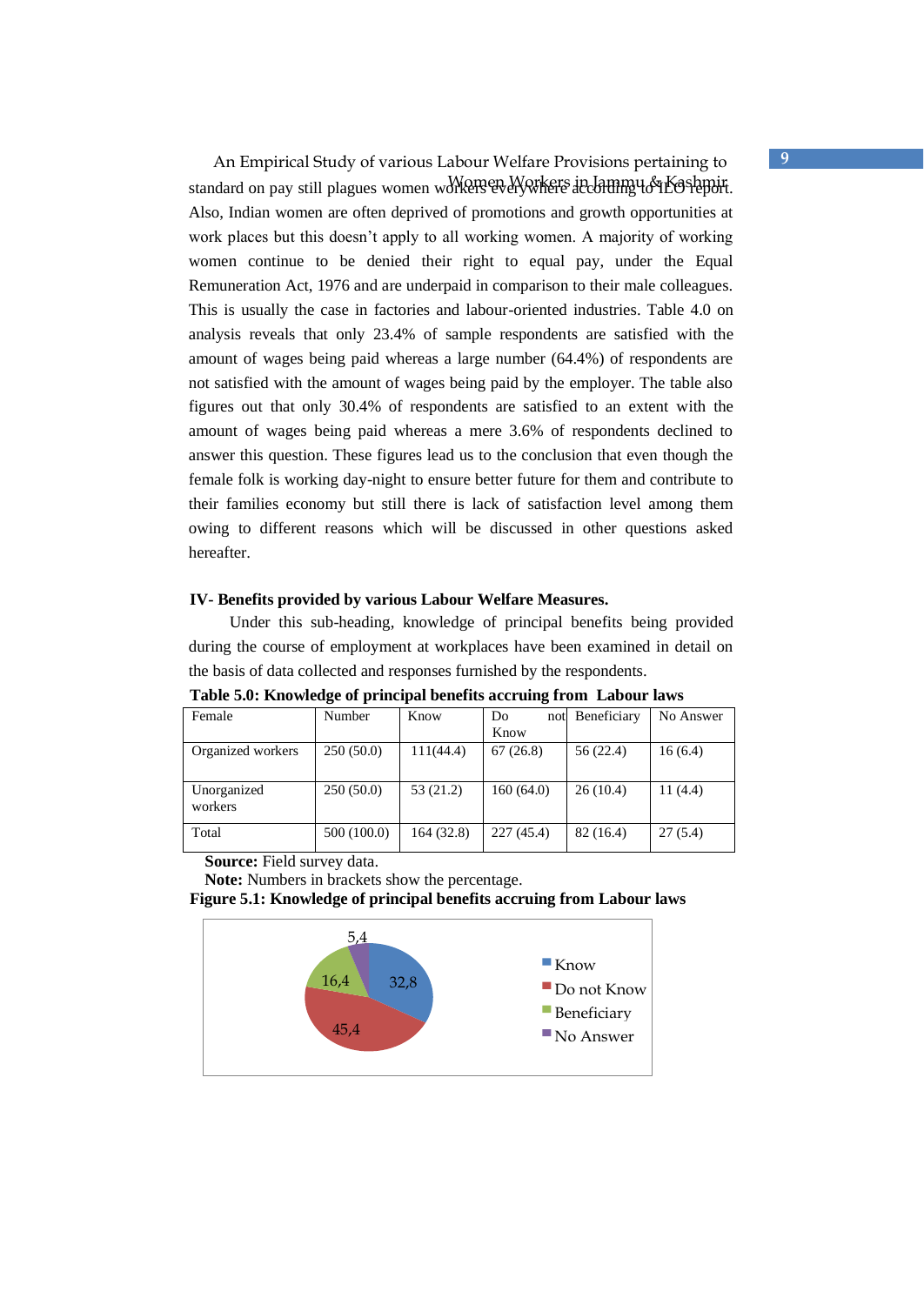The incorporation of social security legislations before and after independence primarily meant to confer benefits on the employees in various factories/establishment across the length and breadth of country and also being exclusively applicable to the state of J&K. These employees, particularly the female workers can avail the benefits when they have the full knowledge of benefits accruing from those schemes and the procedure as to how they can avail these benefits. Table 5.0 shows that only 32.8% of the sample respondents know about all the principal benefits accruing from various labour statutes, whereas the 45.4% of the respondents do not know of all the benefits under these welfare schemes embedded in those statutes. The table also shows that only 16.4% of the employees have availed benefits under the various labour welfare schemes whereas 5.4% of employees gave no answer to this question. These figures lead us to the conclusion that even though a number of employees/workers are covered under those schemes in both organized and unorganized sectors of employment, having knowledge about the accrual of principal benefits and availing the same but still this is a meager percentage as compared to the total female working population in J&K.

### **V- Conditions of the Employment.**

 Under this sub-heading, compliance with statutory working hours for women workers have been examined in detail on the basis of data collected and responses furnished by the respondents.

**Table 6.0: Compliance with statutory working hours under the Labour Welfare Laws** 

| Female                 | Number      | Always<br>comply | Does not<br>comply | At<br>times<br>enforces | No Answer |
|------------------------|-------------|------------------|--------------------|-------------------------|-----------|
| Organized<br>workers   | 250(50.0)   | 19(7.6)          | 181 (72.4)         | 36(14.4)                | 14(5.6)   |
| Unorganized<br>workers | 250(50.0)   | 13(5.2)          | 199 (79.6)         | 21(8.4)                 | 17(6.8)   |
| Total                  | 500 (100.0) | 32(6.4)          | 380 (76.0)         | 57 (11.4)               | 31(6.2)   |

**Source:** Field survey data.

**Note:** Numbers in brackets show the percentage.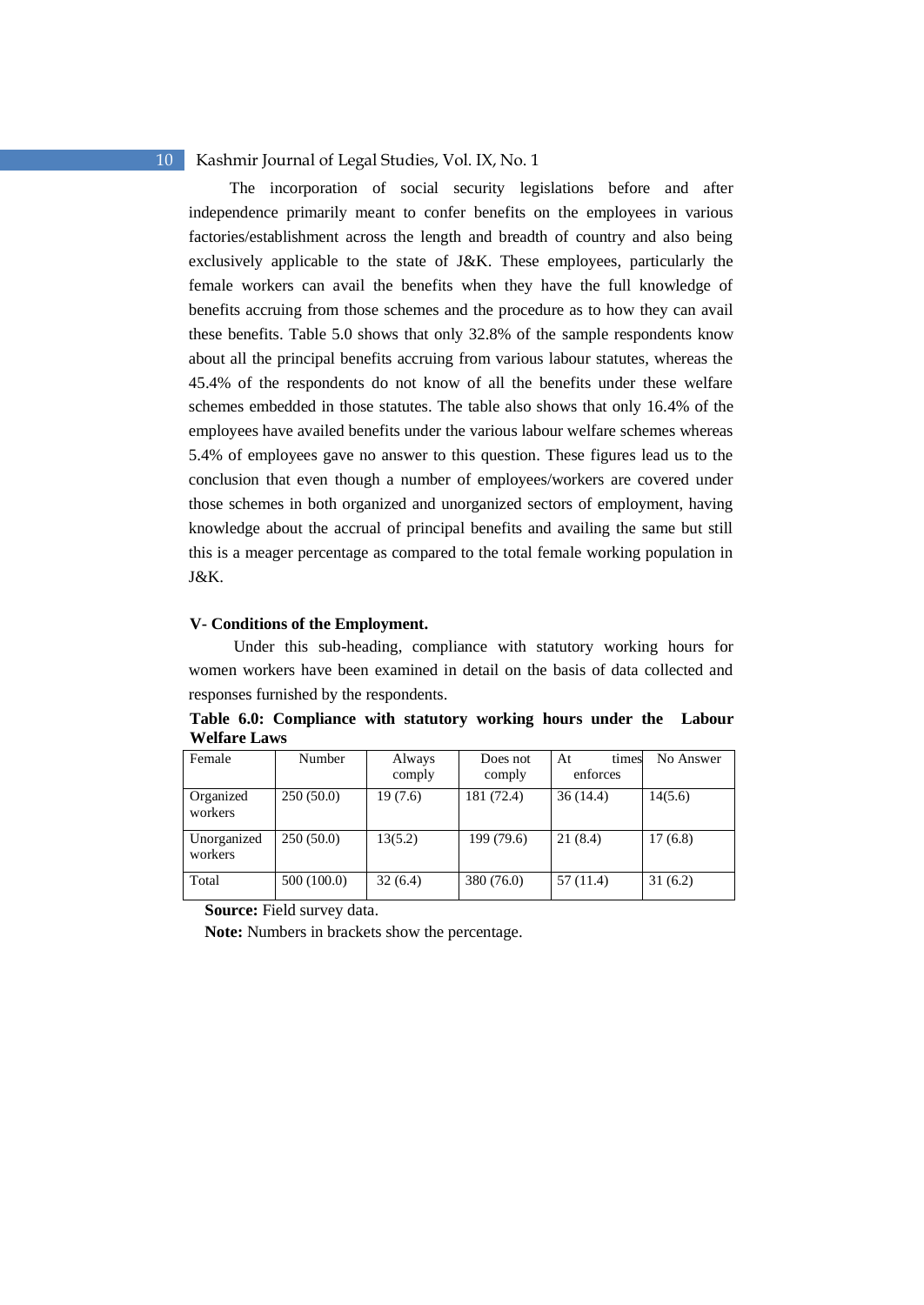An Empirical Study of various Labour Welfare Provisions pertaining to **11** Figure 6.1: Compliance with statutory working hours Jammu & Kashmir **Welfare Laws** 



The Minimum wages Act 1948, the Factories Act 1948 and the Mines Act 1952 etc., applicable in J&K lay down statutory working hours for women workers ranging from 8 to 10 hours of work a day and failure to comply with them to enhanced penalties as amended from time to time. The table 6.0 on investigation reveals that only 6.4% of sample respondents believe that their employers comply with necessary statutory working hours whereas 76.0% of respondents agree on the fact that their employers never comply with the working hours as allowed. The table 6.0 also shows that 11.4% respondents at times enforce the working hours clause as provided in the statute books whereas 6.2% respondents did not respond to this question. These figures lead us to conclusion that even though the legislature has mandated not more than 8 hours working period per day through various labour welfare laws but still these laws lack the enforceability on the administrative as well as implementation front.

# **VI- Grievance and Redressal Mechanism under Labour Welfare Provisions.**

 Under this sub-heading, redressal mechanism and procedure adopted like the awareness about the judicial action being taken against the unjust action/decision of employer of unit/establishment and the harassment being met out with respect to wages and complaints being made to the authorities concerned have been analysed in detail on the basis of data collected and responses deduced from the respondents.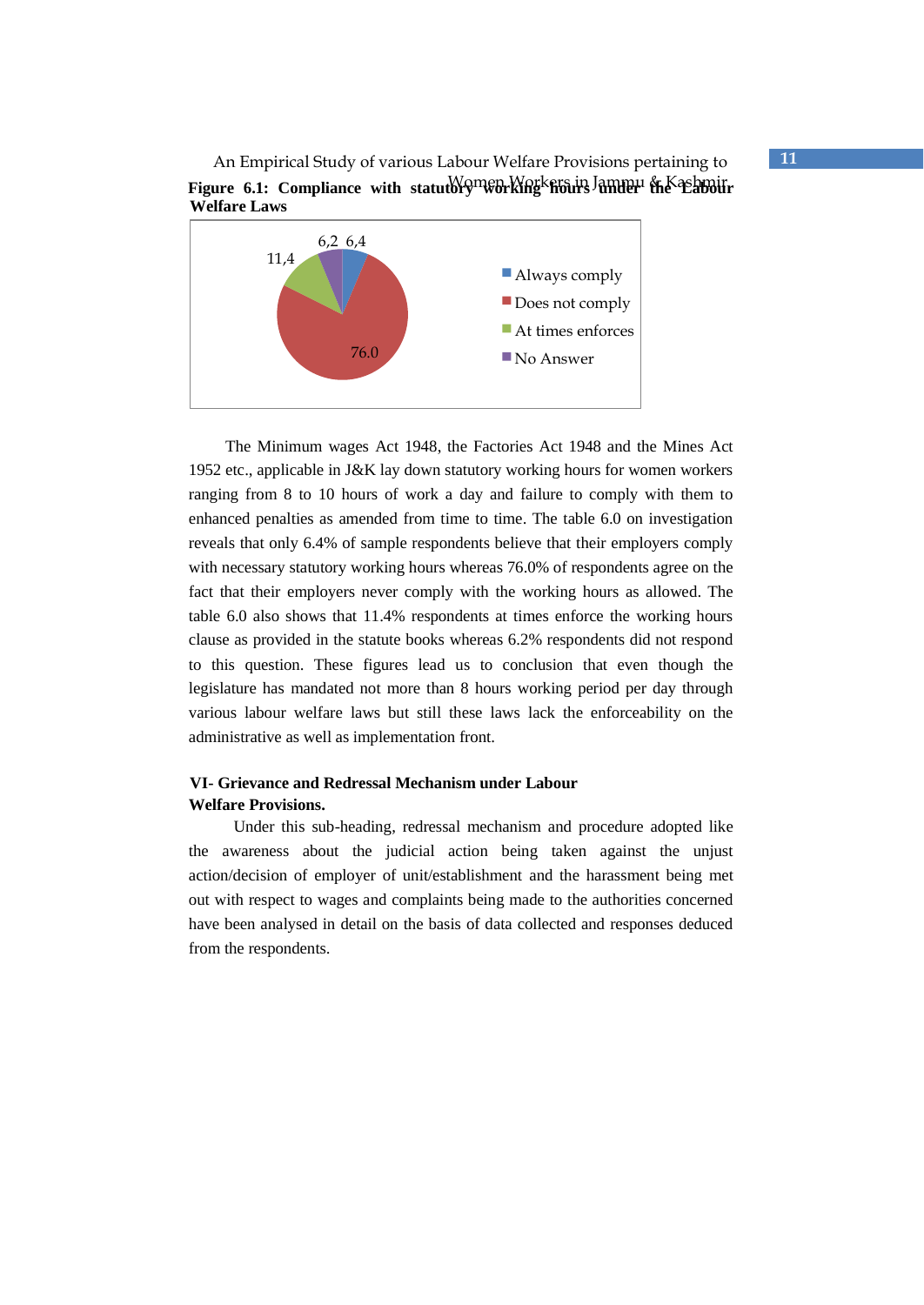**Table 7.0: Whether you have ever approached any Court/ Tribunal against the unjust and biased action/decision of the employer** 

| Female      | Number    | Approached | <b>Not</b> | Not aware of | No         |
|-------------|-----------|------------|------------|--------------|------------|
|             |           |            | approached | any such     | Answer     |
|             |           |            |            | redressal    |            |
|             |           |            |            | mechanism    |            |
| Organized   | 250(50.0) | 66 (26.4)  | 37(14.8)   | 136 (54.4)   | 11 $(4.4)$ |
| Workers     |           |            |            |              |            |
| Unorganized | 250(50.0) | 28(11.2)   | 25(10.0)   | 172 (68.8)   | 25         |
| Workers     |           |            |            |              | (10.0)     |
| Total       | 500       | 94(18.8)   | 62(12.4)   | 308(61.6)    | 36(7.2)    |
|             | (100.0)   |            |            |              |            |

**Source:** Field survey data.

**Note:** Numbers in brackets show the percentage.



 In order to settle the disputes and claims between the employees/workers and the employers and various statutory bodies like ESI corporation, Provident fund commissioner and other authorities constituted under various labour welfare legislation from time to time, the machinery provided for the adjudication should be adequate and known to all. For this purpose, various labour courts, conciliation officers, adjudication board, industrial tribunals especially the national industrial tribunal and ESI courts under the Industrial Disputes Act of 1947 and Employees State Insurance Act of 1948 has been constituted by the central government and the state governments in India for the amicable settlement of all the disputes of such nature. The table 7.0 on detailed analysis shows that hows that a mere 18.8% of sample respondents have approached the various courts and tribunals for the resolution of their claims/disputes whereas 12.4% of the respondents have never approached any such forum despite having certain grievances. The table 7.0 also shows that 61.6% of the respondents are not aware about any such redressal mechanism being in vogue for the redressal of their issues whereas 7.2% respondents did not gave answer to this question. These figures ultimately lead us to the conclusion that there is lack of knowledge and awareness about the legal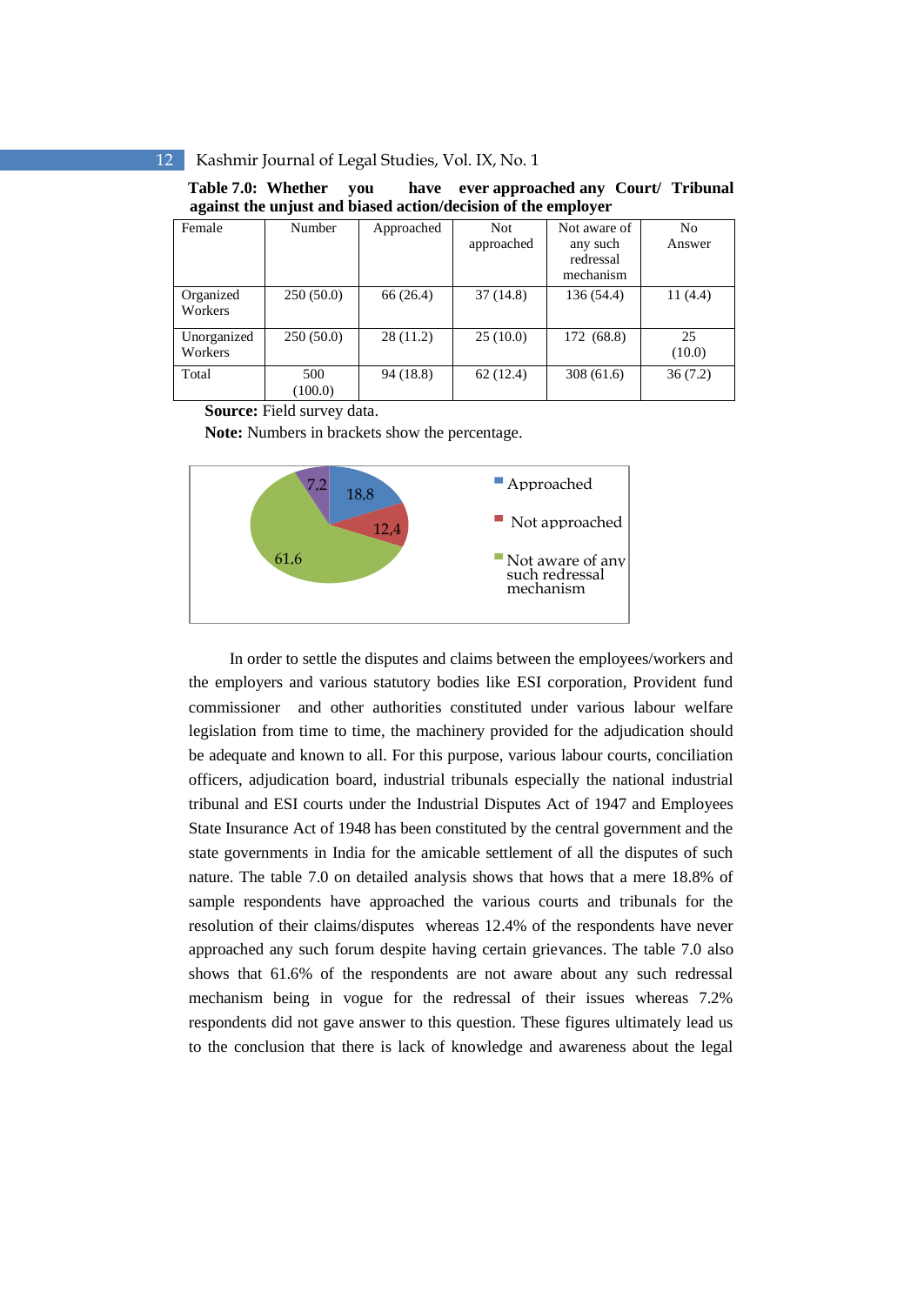An Empirical Study of various Labour Welfare Provisions pertaining to **13** machinery or redressal mechanism being available to the working class Kashmir the women workers in J&K.

**VII-Suggestive measures to enhance** *WPR* **of women, improve conditions of Employment and proper enforcement of Labour Welfare Laws.** 

 Under this sub-heading, the suggestive measures to enhance the work participation rate (WPR) of women by implementing various labour laws, suggestions for improvement and effective implementation of availing various benefits and schemes meant for empowerment of women, as to how the government can effectively regulate the functioning of various labour welfare measures for women have been analysed in detail on the basis of data collected and responses deduced from the respondents.

**Table 8.0: Suggestions to to enhance work participation rate (WPR) of women by implementing labour laws** 

| Suggestions to to enhance work participation rate (WPR)<br>of women by implementing labour laws | <b>Number</b><br>(Out of 500) | Percentage <sup>*</sup> |
|-------------------------------------------------------------------------------------------------|-------------------------------|-------------------------|
| Registration of all workers with the concerned labour<br>department                             | 237                           | 47.7                    |
| Extending<br>the<br>welfare<br>scope of labour<br>provisions to unorganized sector              | 65                            | 13.0                    |
| Active involvement of NGO's in safeguarding rights of 56<br>women workers                       |                               | 11.2                    |
| Role of trade unions in protecting labour interests                                             | 106                           | 21.2                    |
| of collective bargaining<br>Highlighting<br>the<br>necessity                                    | 36                            | 7.2                     |
| Total                                                                                           | 500                           | $100.0$ (approx.)       |

 **Source:** Field survey data.

⃰Percentage could not be equal to 100 due to multiple choices

**Figure 8.1: Suggestions to to enhance work participation rate (WPR) of women by implementing labour laws** 

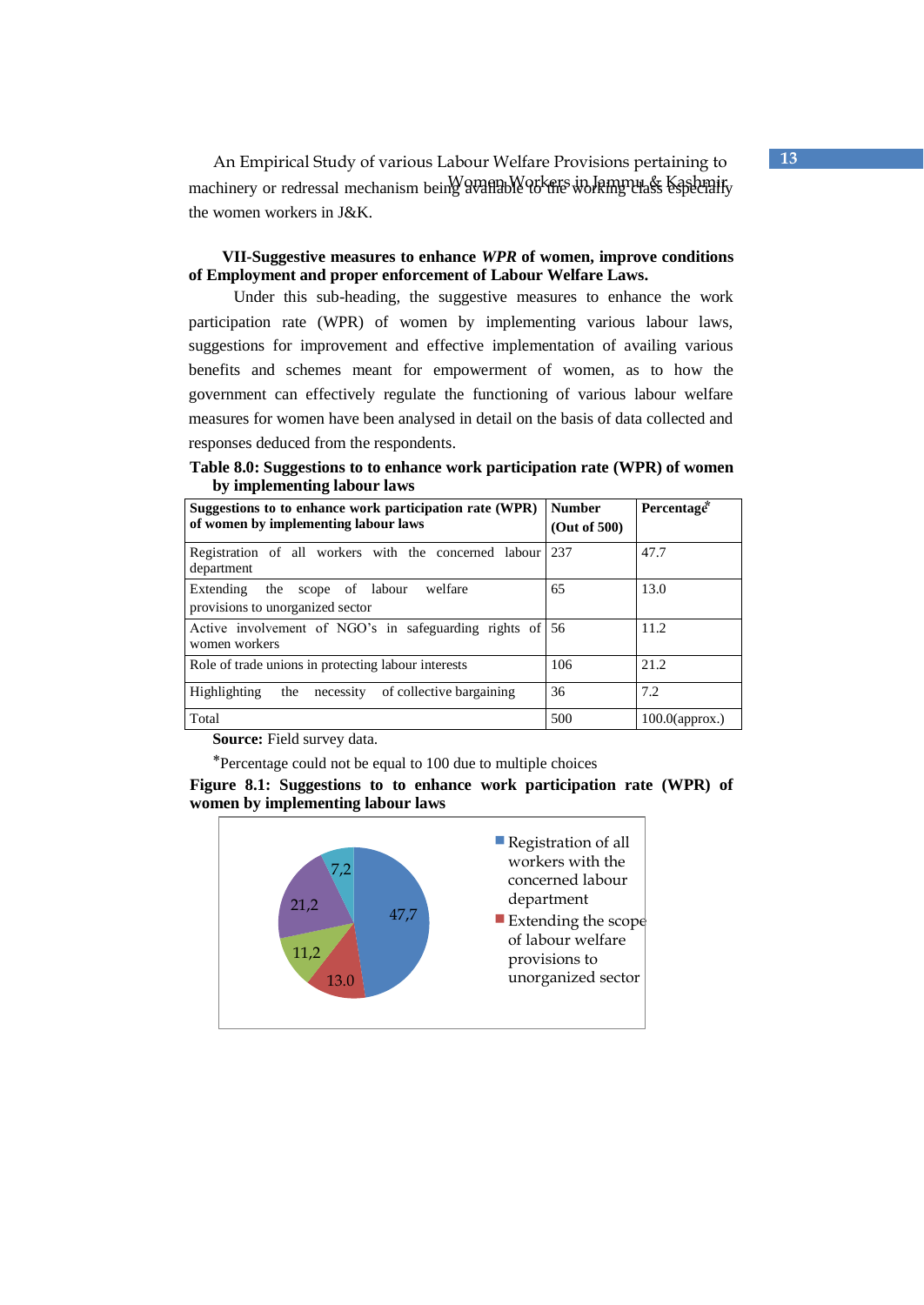Organising women in groups is the best way to encourage them for taking part in any socio-economic activity and more particularly the job sector dominated by male counterparts for thousands of years which will ultimately play a vital role in empowerment of women folk. The table 8.0 presents suggestions of sample respondents about the query and reveals that 47.7% of respondents suggest that there should be compulsory registration of all workers with the concerned labour department whereas 13.0% respondents suggest that the government should come with a concrete policy to extend the scope of labour welfare provisions to the unorganised sector and 11.25% respondents suggest that there should be active involvement of NGOs in safeguarding the rights of women employees. The table 8.0 reveals that 21.2% of respondents suggest the active role of trade unions in protecting labour interests whereas 7.2% of respondents highlighting the necessity of collective bargaining to enforce their rights at workplace. It is evident from above table that vast majority of respondents suggest that there should be compulsory registration of all workers with the concerned labour department and active role should be played by the trade unions to highlight the miseries and sufferings of working women so that they can live with dignity, honour and gender justice in J&K.

#### **III- CONCLUSION**

*From the foregoing analysis* of the responses deduced from "women workers/employees in factories/establishments and in unorganized sectors of employment" in the state of Jammu and Kashmir to various questions, it becomes clear that the essential idea that a uniform set of labour laws applicable to each category of working class has not yet been achieved. The state government and the employers in particular do not have the capacity to take up implementation tasks of various women oriented provisions under labour welfare legislations and this has led to the dominance of the male counterparts, more particularly the employers and officials associated with enforcement machinery under those Acts. Technically speaking, the employers do not have adequate resources, expertise and skill to plan and implement developmental schemes and projects for the welfare of women workers, thereby, increasing further their dependence on the State apparatus. In such circumstances women in general and working women in particular cannot participate effectively at the places of employment or increase their work participation rate. Numerous factors are responsible for such a large number of respondents who are not aware of the labour welfare laws/schemes like Factories Act, ESI Act, Maternity benefit Act, Minimum wages Act, Sexual harassment at